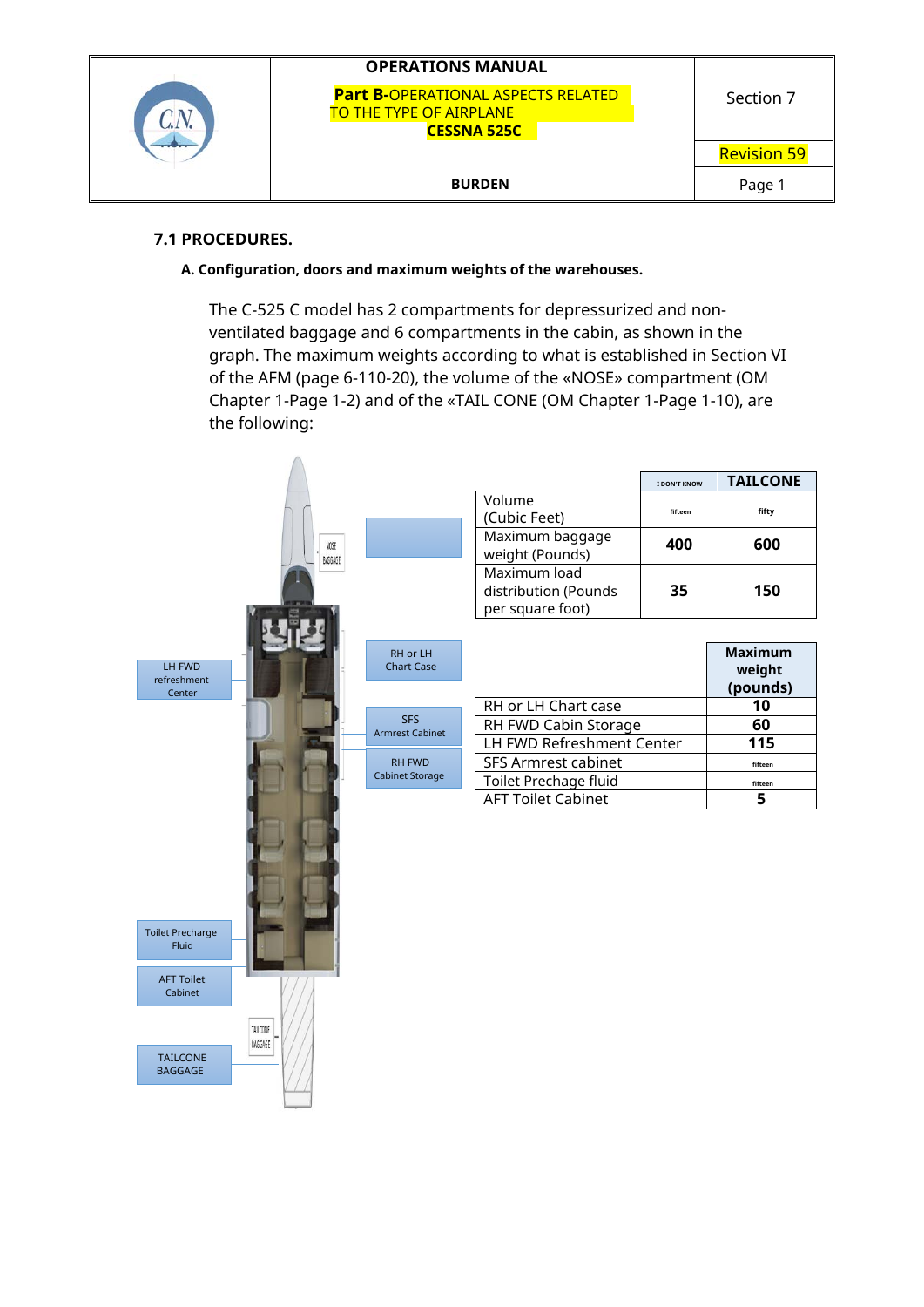|  | <b>OPERATIONS MANUAL</b>                                                                          |                    |
|--|---------------------------------------------------------------------------------------------------|--------------------|
|  | <b>Part B-OPERATIONAL ASPECTS RELATED</b><br><b>TO THE TYPE OF AIRPLANE</b><br><b>CESSNA 525C</b> | Section 7          |
|  |                                                                                                   | <b>Revision 59</b> |
|  | <b>BURDEN</b>                                                                                     | Page 2             |

### **Tailcone baggage compartment.**

The effective dimension of the tailcone cargo door is 20 x 26 inches and it is 1.2 meters from the ground. The door is anchored on its left side by two hinges and is closed/opened by two latches. The door is locked to prevent access to the compartment. The compartment door has a rubber seal fitted around the edge of the frame to provide weather protection.



To open the door, the lock must be unlocked and both latches must be released. There is an air spring that extends to help hold the door in the open position.

## **Nose baggage compartment.**

The forward cargo compartment can be accessed through doors installed on both sides of the fuselage. The dimensions of the doors are 22 x 25 inches and they are located at a height of 1.1 meters from the ground. The doors are attached to the frame with two hinges at the top edge. Doors open/close via two sets of paddle latches and a pin latch. The door is locked to prevent access to the compartment. The compartment door has a rubber seal fitted around the edge of the frame to provide weather protection.

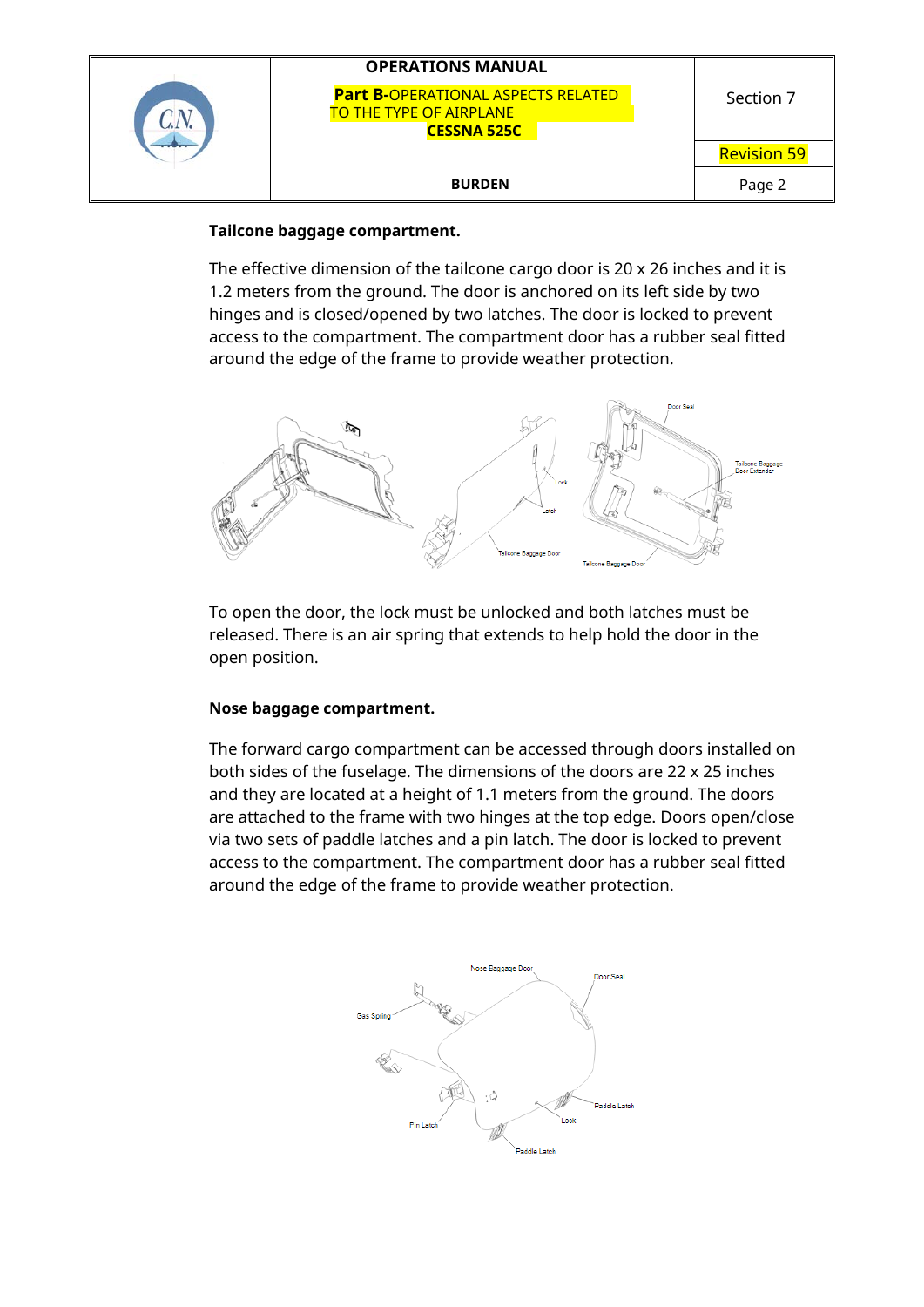|  | <b>OPERATIONS MANUAL</b>                                                                          |                    |
|--|---------------------------------------------------------------------------------------------------|--------------------|
|  | <b>Part B-OPERATIONAL ASPECTS RELATED</b><br><b>TO THE TYPE OF AIRPLANE</b><br><b>CESSNA 525C</b> | Section 7          |
|  |                                                                                                   | <b>Revision 59</b> |
|  | <b>BURDEN</b>                                                                                     | Page 3             |

The pin latch is installed at the front end of the luggage doors. When the button on the latch is pressed, a spring in the latch disengages the latch from the door frame and rotates the button 180 degrees to show that it is unlocked. The bottom of the button is orange to make the unlock position visible.

When you unlock the door lock, a cam rotates to disengage from the door frame. This allows you to open the door after the latch and paddle latches are also disengaged. There is an air spring that extends to help hold the door in the open position. When you lock the door lock, the cam rotates to engage the door frame.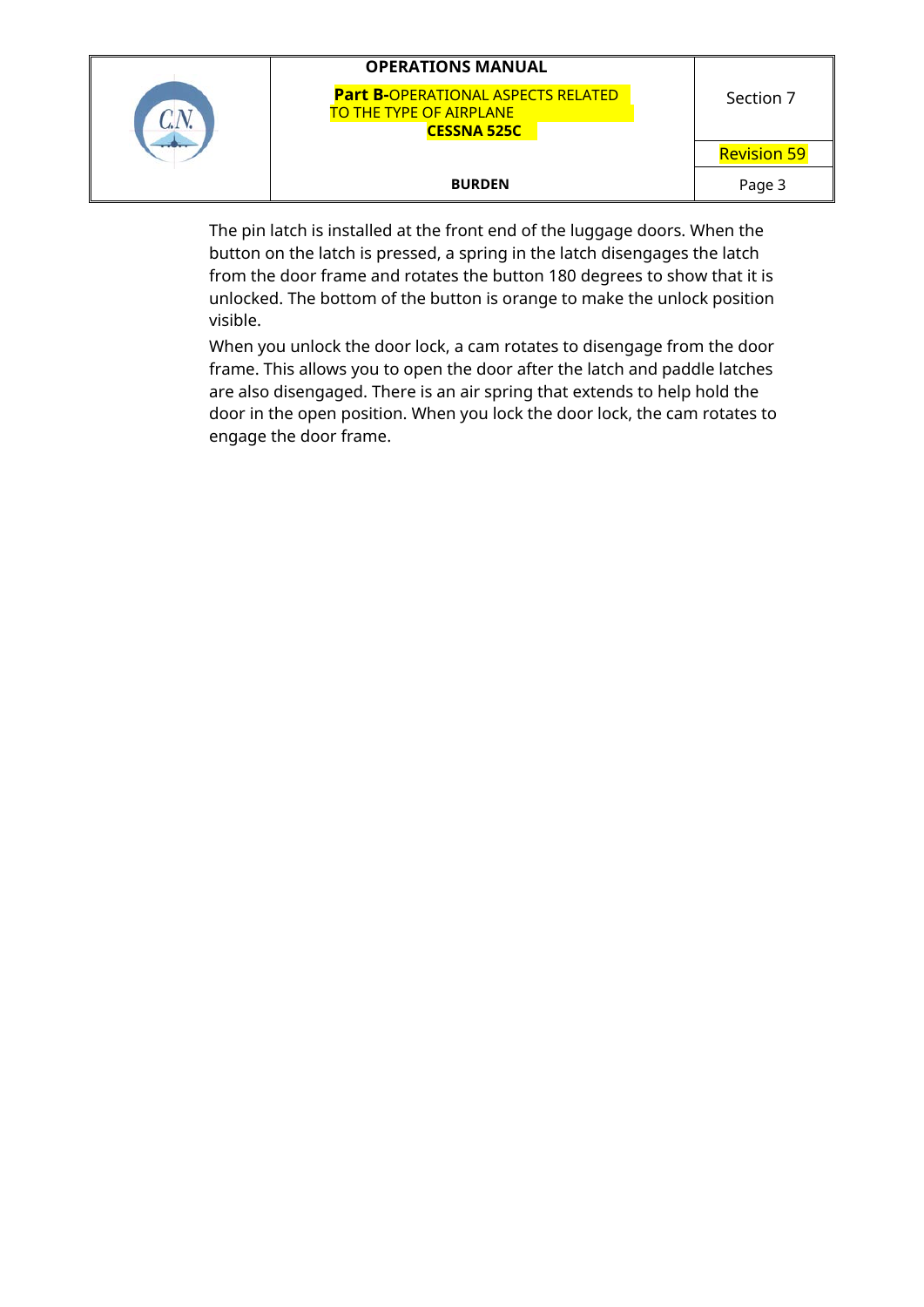| <b>OPERATIONS MANUAL</b>                                                                          |                    |
|---------------------------------------------------------------------------------------------------|--------------------|
| <b>Part B-OPERATIONAL ASPECTS RELATED</b><br><b>TO THE TYPE OF AIRPLANE</b><br><b>CESSNA 525C</b> | Section 7          |
|                                                                                                   | <b>Revision 59</b> |
| <b>BURDEN</b>                                                                                     | Page 4             |

## **B. Loading and unloading procedure and sequence.**

Loading procedures are established by the ROT and communicated to handling. Section 7 of the MOB of each aircraft is included on the Company's website.

The payload is weighed on the handling scale upon arrival at the terminal in the presence of a crew member, who transfers the information to the dispatcher to finalize the load sheet.

#### **Charging procedure:**

When the baggage or cargo arrives on the plane, a member of the crew will distribute the same according to what is established in the load sheet, and ensuring that the maximum weight established for each load compartment is not exceeded.

Once the baggage/cargo has been placed and stowed, it will be fixed using the available nets and anchors to prevent it from moving inside the hold, ensuring its immobility.

The Commander will verify that, according to the load sheet, the location of the passengers and the fixing and stowing of the baggage/cargo is correct and the door of the holds will be closed. The Commander will then sign the loading sheet as the load is stowed according to the instructions.

The cargo will be transported exclusively in the compartments designated for this purpose in the aircraft type certificate.

#### **Download procedure:**

Once the engines have stopped and the chocks have been put on, a member of the crew will remove the luggage from the holds and deliver it to handling for transport and delivery to the passengers.

When the luggage is removed from the front compartment, it will be inspected to verify that there have been no spills of liquids or damage to the walls and floor of the compartment and that they are in good condition. In the event of spills, an attempt will be made to absorb them as soon as possible and inform the RGAC.

#### **Sequence of loading and unloading.**

The loading of the aircraft will always start from the forward hold and it will be unloaded starting from the rear hold, in this way the stability of the aircraft is guaranteed.

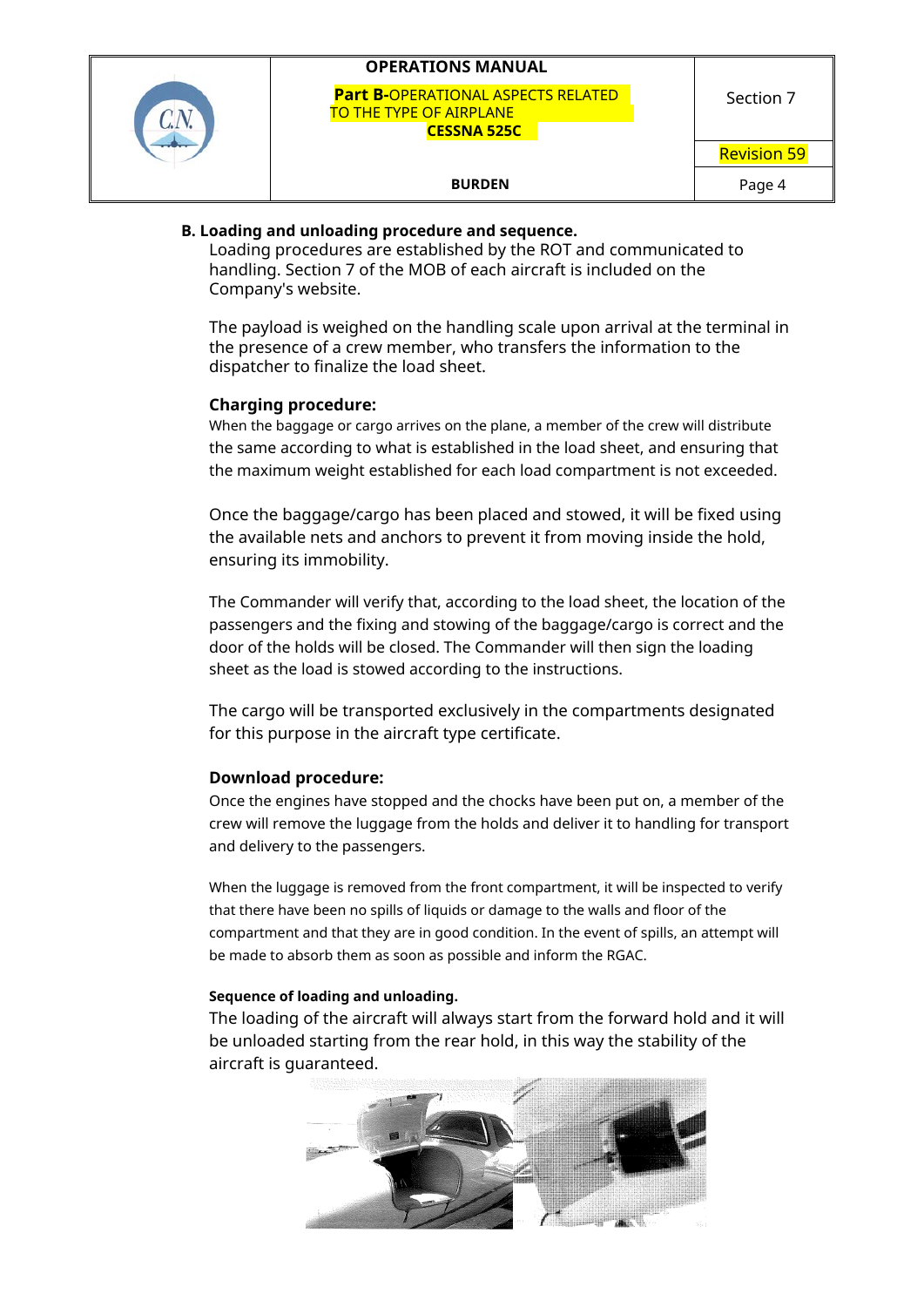| <b>OPERATIONS MANUAL</b>                                                                          |                    |
|---------------------------------------------------------------------------------------------------|--------------------|
| <b>Part B-OPERATIONAL ASPECTS RELATED</b><br><b>TO THE TYPE OF AIRPLANE</b><br><b>CESSNA 525C</b> | Section 7          |
|                                                                                                   | <b>Revision 59</b> |
| <b>BURDEN</b>                                                                                     | Page 5             |

## **C. Loading of heavy, bulky goods, special goods and fastening elements.**

Due to the characteristics of the warehouses (capacity and dimensions of the doors), it is not possible to transport heavy or bulky cargo.

The maximum weight per package is not defined, but it must be manually manageable by the co-pilot who carried out the loading and unloading.

In case of special loads, the animals must be duly caged in the passenger cabin accompanied by their owners. The transport of living beings in the holds of the aircraft is not possible because the holds are depressurized.

#### **Fastening elements:**

The rear hold has fixed anchors on the ground and nets of different lengths with mechanisms at their ends that allow the baggage/cargo transported to be immobilized.



In the event of malfunction of one of the fastening elements, the area of the affected compartment cannot be used for the transport of luggage.

## **D. Special Considerations.**

The aircraft's cargo compartments are neither pressurized nor ventilated and are not accessible from the cockpit.

These compartments (front and rear) are equipped with smoke detectors.

Due to their dimensions, they are only usable for transporting passenger and crew luggage and/or small packages.

No element that comes from the cargo terminal will be transported.